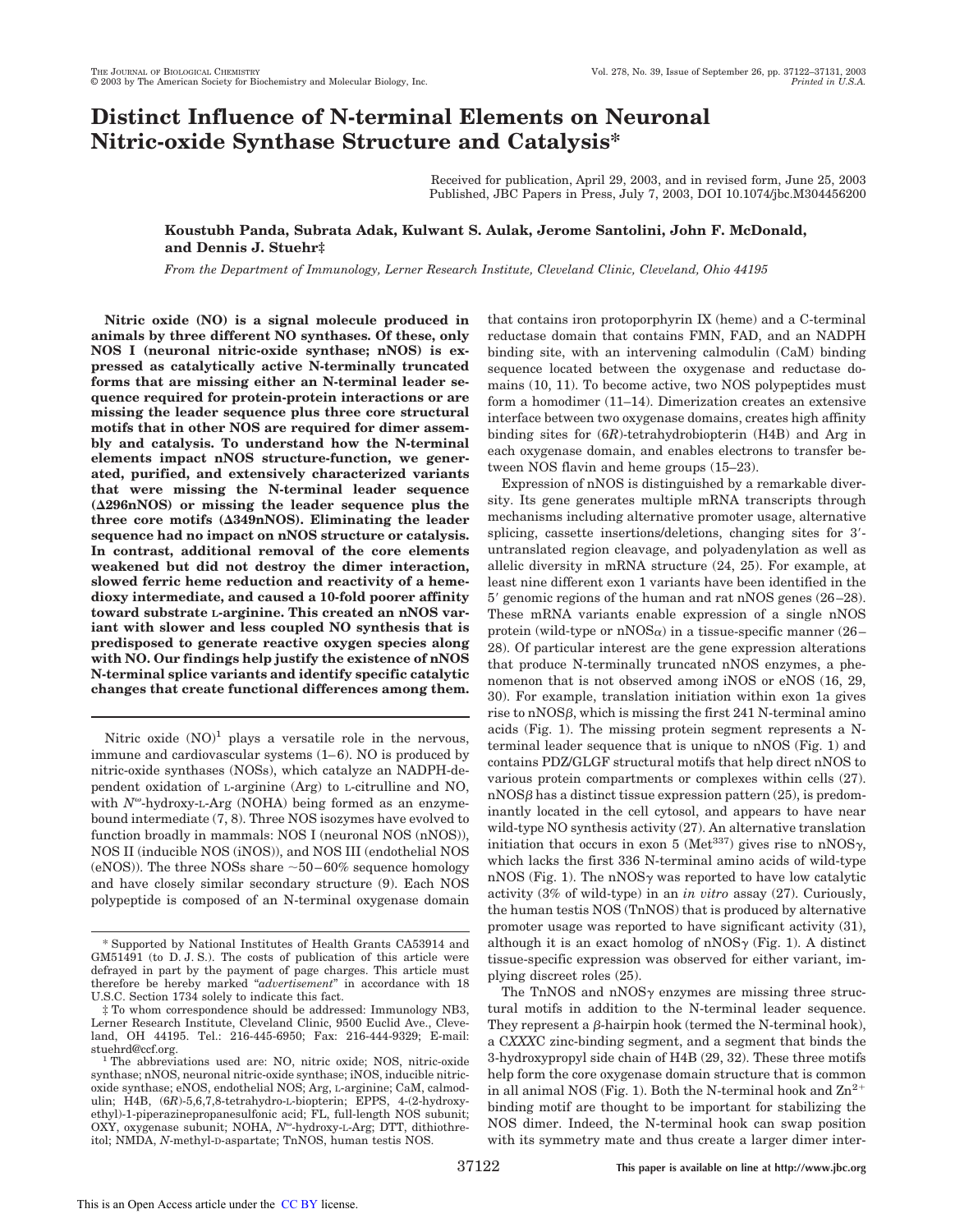| MEENTFGVQQIQPNVISVRLFKRKVGGLGFLVKERVSKPPVIISDLIRGGAA     |  |
|----------------------------------------------------------|--|
| 53 EOSGLIOAGDIILAVNDRPLVDLSYDSALEVLRGIASETHVVLILRGPEGFTT |  |

106 HLETTFTGDGTPKTIRVTQPLGPPTKAVDLSHQPSASKDQSLAVDRVTGLG

157 NGPQHAQGHGQGAGSVSQANGVAIDPTMKSTKANLQDIGEHDELLKEIEP **Mouse nNOSB** 

207 VLSILNSGSKATNRGGPAKAEMKDTGIQVDRDLDGKSHKAPPLGGDNDRV **A296nNOS HN-TERMINAL** 

258 FDLWGKDNVPVILNNPYSEKEQSPTSGKQSPTKNGSPSRCPRFLKVKNW **HOOK** -Zn-LOOP- A114INOS bsNOS

307 ETDVVLTDTLHLKSTLETGCTEHICMGSIMLPSQHTRKPEDVRTKDQLFPLA

Human TnNOS / Mouse nNOSy **A349nNOS/ deINOS** 359 KEFLDQYYSSIKRFGSKAHMDRLEEVNKEIESTSTYQLKDTELIYGAKHAWR

# 411 NASRCVGRIQWSKLQVFDARDCTTAHGMFNYICNHVKYATNKGNLRSAITI

#### 462 FPQRTDGKHDFRVWNSQLIRYAGYKQPDGSTLGDPAN--11--ADEV

FIG. 1. **The N-terminal protein sequence of rat nNOS (Gen-BankTM accession number 59949) with the PDZ domain, the N-terminal hook, and the Zn2**- **binding loop sequences indicated.** The *intervening arrows* indicate the initiation sites for the naturally occurring N-terminal splice variants  $nNOS\beta$ ,  $nNOS\gamma$ , and TnNOS. The *arrows* also indicate the initiation sites of the N-terminally truncated nNOS mutants used in this study ( $\Delta$ 296 and  $\Delta$ 349 nNOS) and the corresponding start sites of an inducible NOS N-terminal deletion mutant  $(\Delta 114$  mouse iNOS) and NOS-like proteins in genomes of *D. radiodurans* NOS and *B. subtilis* NOS.

face  $(29, 32)$ , whereas  $\text{Zn}^{2+}$  binding to the CXXXC motif in each subunit covalently links two oxygenase domains (17, 29, 32) .

Because the N-terminal splice variants of nNOS have all been active to varying degrees when overexpressed in animal cells (27, 31), its leader sequence and N-terminal core motifs may not be critical for enzyme assembly and catalysis. Our recent work on bacterial NOS-like proteins from *Deinococcus radiodurans* NOS (33) or *Bacillus subtilis* NOS (34, 35) has shown that they are also catalytically active despite their missing the three core motifs (Fig. 1). Surprisingly, this characteristic of nNOS splice variants and the bacterial NOS-like proteins differs substantially from those of NOS II and NOS III, because in these latter two NOSs the three core motifs are practically essential for dimer formation and associated NO synthesis activity (16, 29, 30). Together, the available data imply that underlying structure-function differences exist among the three NOSs despite their apparent structural congruence. However, little is known about the precise structural requirements of nNOS or why it is the only NOS isoform that is naturally expressed in N-terminally truncated forms.

To explore these issues, we generated, purified, and extensively characterized two N-terminally deleted nNOS proteins, one missing the entire N-terminal leader sequence  $(\Delta 296nNOS)$  and the other missing the leader sequence plus the three core sequence motifs  $(\Delta 349nNOS)$  (29, 32). These particular deletion points represent trypsin-sensitive sites in the otherwise trypsin-resistant nNOS oxygenase domain dimer  $(nNOSoxy)$  (36). As shown in Fig. 1, the  $\Delta 296nNOS$  is analogous to the naturally occurring splice variant  $nNOS\beta$ , whereas the  $\Delta 349$ nNOS is analogous to the naturally occurring nNOS $\gamma$ and TnNOS splice variants in animals and to the bacterial NOS-like proteins *B. subtilis* NOS and *D. radiodurans* NOS. Our results reveal in detail how the N-terminal structural elements impact nNOS dimer assembly, cofactor/substrate affinity, and several fundamental kinetic and thermodynamic parameters that combine to control its NO synthesis.

### MATERIALS AND METHODS

*Reagents—*All reagents and materials were obtained from Sigma or sources previously reported (29, 37).

*Molecular Biology—*Restriction digestions, cloning, bacterial growth, transformation, and isolation of DNA fragments were performed using standard procedures. Deletion mutants of full-length rat nNOS, 296nNOSFL, and 349nNOSFL were constructed by PCR using 5- end deletion primers incorporating a  $His<sub>6</sub>$  tag at the N-terminal end, TTT TTT CAT ATG CAC CAC CAC CAC CAC CAC TGC CCC CGT TTC CTC AAG, for removing residues 1–296 and TTT TTT CAT ATG CAC CAC CAC CAC CAC CAC ACA AAG GAC CAG CTC TTC CC for removing residues 1-349. In both cases, the 3'-end primer GCT TGG CTG AGA ACT TGA CG was used to incorporate a *San*DI unique site in the nNOSFL. PCR products and pCwori plasmid DNA were cut with *NdeI* at the 5' end and *SanDI* at the 3' end and then ligated at 14 °C overnight. The DNA sequence of all mutants was confirmed by nucleotide sequencing, and the expressed proteins were also checked by N-terminal protein sequencing at the Cleveland Clinic Molecular Biotechnology Core.

*Preparation of Wild-type nNOS, nNOSoxy, and Deletion Proteins—* Wild-type nNOSFL and the  $\Delta 296$  and  $\Delta 349$  mutants contained a His<sub>6</sub> tag attached to their N termini, whereas wild-type nNOSoxy had the  $\mathrm{His}_6$  tag attached to its C terminus. All proteins were overexpressed in *Escherichia coli* strain BL21(DE3) using a modified pCwori vector (16). The full-length proteins were purified by sequential chromatography on Ni<sup>2+</sup>- nitrilotriacetic acid resin and 2',5'-ADP-Sepharose resin as described previously (38). nNOSoxy was purified by chromatography on Ni<sup>2+</sup>-nitrilotriacetic acid resin followed by chromatography on Q-Sepharose anion exchange resin (16). The nNOSoxy eluted in the flow-through of the Q-Sepharose column using buffer containing 40 mM EPPS, 10% glycerol, 1 mM DTT, 1 mM Arg, and 0.13 M NaCl. The 296nNOSoxy and 349nNOSoxy were generated by incubating the above purified nNOSoxy with trypsin (100:1, w/w) for 1 and 11 min, respectively, at 25 °C, following which the reaction was stopped with trypsin inhibitor. Each cleaved nNOSoxy protein was isolated from its reaction mixture by chromatography on  $\mathrm{Ni^{2+}}$ -nitrilotriacetic acid. The ferrous CO adduct absorbing at 444 nm was used to quantitate heme protein content using an extinction coefficient of  $74 \text{ mm}^{-1} \text{ cm}^{-1}$  $(A_{444} - A_{500}).$ 

*Gel Filtration Chromatography*—The purified nNOS proteins (50  $\mu$ g) were run on a  $30 \times 10$ -cm Superdex 200 HR column (Amersham Biosciences) as described before (22).

*Arg and H4B Binding—*Apparent *K<sup>m</sup>* values for Arg and H4B were derived through double reciprocal analysis of NADPH-dependent NO production rates observed at different concentrations of Arg or H4B at room temperature. Perturbation difference spectrometry was used to determine  $K_d$  of Arg according to methods described previously (39).

*NO Synthesis, NADPH Oxidation, Ferricyanide Reduction, and Cytochrome c Reduction Activities—*Steady state activities of wild-type and mutant nNOS were determined at 25 °C using spectrophotometric assays that were previously described in detail (38), after incubating each purified protein overnight on ice with 5 mm Arg and 10  $\mu$ m H4B. Activities are reported on the basis of the measured dimer content of each protein. Where calcium-dependent NO synthesis was studied, activities were measured using  $0-50 \mu$ M calcium chloride in three independent experiments.

*H2O<sup>2</sup> -driven NOHA Oxidation—*Hydrogen peroxide-driven oxidation of NOHA to nitrite was assayed in 96-well microplates at 37 °C as described previously (22). Final activities were calculated on the basis of the dimeric heme content of each protein.

*Kinetics of Enzyme Ferrous Heme-NO Complex Formation during the Initial Phase of NO Synthesis—*Enzyme spectral transitions during the initial phase of NO synthesis were studied at 10 °C in the stopped flow spectrophotometer as previously described (40). Reactions were initiated by rapid mixing an air-saturated solution containing 50  $\mu$ M NADPH with an air-saturated solution containing wild-type or mutant nNOS (2 $\mu$ M), 40 mM EPPS buffer, pH 7.6, 10  $\mu$ M H4B, 5 mM Arg, 0.3 mM DTT, 4  $\mu$ M CaM, and 1 mM Ca<sup>2+</sup>. Buildup of the enzyme heme-NO complex was monitored at 436 nm. Signal/noise ratios were improved by averaging at least 10 individual mixing experiments. The time courses of absorbance change were best fit to a double exponential equation using a nonlinear least square method provided by the instrument manufacturer.

*Heme and Flavin Reduction—*The kinetics of heme and flavin reduction were analyzed at 10 °C as described previously (37) using a stopped flow apparatus and diode array detector from Hi-Tech Ltd. (model SF-61) equipped for anaerobic analysis. Ferric heme reduction was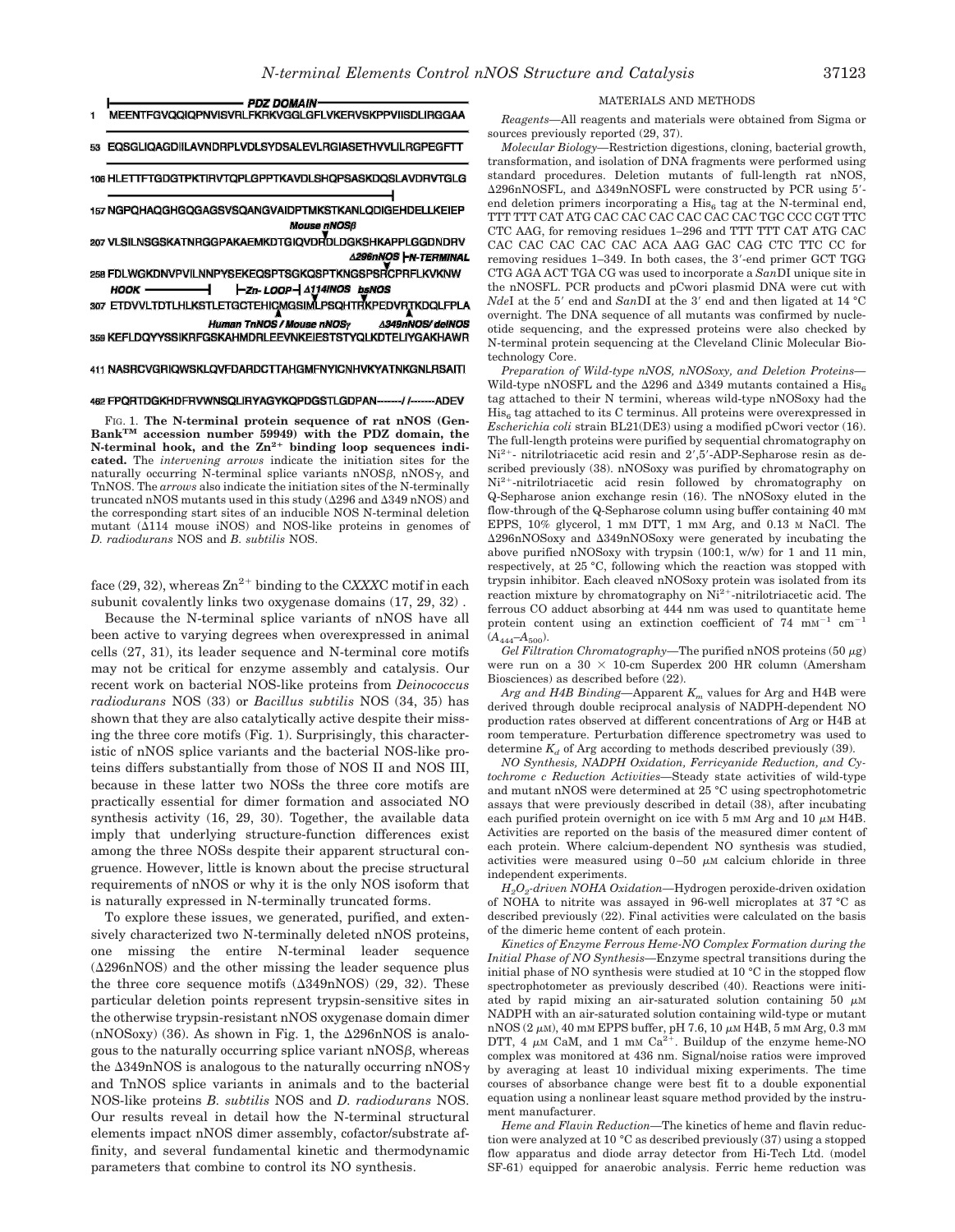followed by formation of the ferrous CO complex at 444 nm. Reactions were initiated by rapid mixing an anaerobic, buffered, CO-saturated solution containing 50  $\mu$ M NADPH with an anaerobic, buffered, COsaturated solution containing wild-type or mutant nNOS  $(2 \mu M)$ , 40 mM EPPS buffer, pH 7.6, 10  $\mu$ m H4B, 5 mm Arg, 0.3 mm DTT, 4  $\mu$ m CaM, and 1 mm  $Ca^{2+}$ . Flavin reduction was monitored under the same conditions at 485 nm. Signal/noise ratios were improved by averaging at least 10 individual mixing experiments. The time course of the absorbance change was fit to single or multiple exponential equations using a nonlinear least square method provided by the instrument manufacturer.

*Ferrous Heme-NO Oxidation—*An anaerobic buffered solution containing each full-length nNOS enzyme  $(4 \mu M)$  plus 5 mM Arg and 10  $\mu$ M H4B was reduced with a minimum amount of dithionite solution, and then a saturated NO solution was added to give a NO concentration of  $\sim$  0.1 mM and form the ferrous heme-NO enzyme complex. This solution was transferred to the stopped flow under anaerobic conditions and then rapidly mixed with air-saturated buffer solution at 10 °C. Rates of ferrous NO complex disappearance and ferric enzyme formation were determined from cross-sections of absorbance loss and gain at 436 and 393 nm, respectively.

*Single Turnover Analysis of Arg or NOHA Oxidation—*These reactions were performed as previously described (41). An anaerobic solution of nNOSoxy enzyme  $(6 \mu M)$  containing 40 mM EPPS, pH 7.6, 1 mM DTT, and 2 mM NOHA or 5 mM Arg, with or without 20  $\mu$ M H4B, was titrated with dithionite solution in an anaerobic cuvette until full reduction to ferrous nNOSoxy was achieved. The solution was then transferred to the stopped flow instrument using a gas-tight syringe, where it was rapidly mixed in multiple shots with an equal volume of oxygensaturated buffer (50 mm EPPS, pH 7.6) at 10  $^{\circ}$ C. Ninety-six spectral scans (330–700 nm) were obtained following each mixing. The diode array data were then fit to different reaction models by a Specfit program from Hi-Tech Ltd. to obtain the calculated number of species, their individual spectra, the concentration of each species *versus* time, and rate constants for each transition.

*Measurement of Heme Midpoint Potential—*The glass cell and electrodes used were as previously described (42). Spectroelectrochemical titration was performed at 25 °C using a Radiometer PGP201 potentiostat/galvanostat. The reference and auxiliary electrodes were made anaerobic overnight in a solution containing 0.5 mM methyl viologen, 0.1 M potassium phosphate, pH 7. The reference electrode was calibrated using a 5 mM solution of ferricyanide/ferrocyanide in anaerobic 0.1 M potassium phosphate, pH 7, at 25 °C ( $E_m$  = +425 mV). The 296nNOSoxy and 349nNOSoxy were diluted to a final concentration of about 25  $\mu$ M in a 0.1 M potassium phosphate buffer, pH 7, in the presence of 60  $\mu$ M H4B, 0.1 mM EDTA, 5 mM Arg, 0.1 mM methyl viologen, 20  $\mu$ M phenosafranine, and 20  $\mu$ M neutral red. The solution was rendered anaerobic in the electrochemical cell by  $N_2$  refilling over 2 h. The titration was achieved using the internal source of the radiometer set on the galvanostat mode for current ranging between 5 and 60  $\mu$ A and times ranging between 15 s and 5 min. After each adjustment, the potential was allowed to equilibrate (between 30 min and 1 h), the potential was measured (*versus* SHE), and a spectrum was recorded on a Hitachi U-3110 spectrophotometer. The one-electron midpoint potential was determined using the absorbance change at 400 and 645 nm, where change due to dye mediators was negligible. The midpoint potential was calculated using the Nernst equation.

# RESULTS

*Physical Characteristics of N-terminal Deletion Mutants—* The full-length proteins  $\Delta 296nNOSFL$  and  $\Delta 349nNOSFL$  were generated by deletion mutagenesis, whereas corresponding nNOSoxy proteins were generated by limited trypsin proteolysis of purified nNOSoxy (43). Fig. 2 depicts SDS-PAGE and gel filtration profiles of the six proteins used in our study, namely wild-type  $nNOSoxy(A)$ ,  $\Delta 296nNOSoxy(B)$ ,  $\Delta 349nNOSoxy(C)$ , wild-type nNOSFL  $(D)$ ,  $\Delta$ 296nNOSFL  $(E)$ , and  $\Delta$ 349nNOSFL (*F*). Each protein migrated at its expected molecular weight in SDS-PAGE. N-terminal sequencing confirmed that each protein had the correct N-terminal truncation (data not shown). Gel filtration patterns showed that N-terminal deletions of 296 or 349 amino acids did not greatly alter the dimer content of the nNOSoxy proteins, given that even  $\Delta 349$ nNOSoxy remained 83% dimeric (Fig. 2, *panel 2*, *profile C*). The full-length proteins, however, had generally less dimer content compared



FIG. 2. **SDS-PAGE (***panel 1***) and gel filtration profiles (***panels 2* **and** *3***) of wild-type and N-terminally deleted nNOS proteins.** 10–15 g of each protein (*A*, wild-type nNOSoxy; *B*, 296nNOSoxy; *C*, 349nNOSoxy; *D*, wild-type nNOSFL; *E*, 296nNOSFL; *F*, 349nNOSFL) were analyzed by gel electrophoresis after being boiled in the presence of  $10\%$  SDS and  $\beta$ -mercaptoethanol. *Lane G* (*panel 1*) shows the protein molecular weight standards. The corresponding gel filtration patterns are for the oxygenase domain (*panel 2*) and fulllength enzymes (*panel 3*) run on a Superdex 200 HR column as described under "Materials and Methods." Results are representative of three similar experiments. *D*, dimer; *M*, monomer.

with their oxygenase counterparts, consistent with our earlier observations that attached reductase domains weaken the dimeric interaction between two oxygenase domains (44). Thus, nNOSFL, Δ296nNOSFL, and Δ349nNOSFL were estimated to be 88, 82, and 56% dimeric, respectively (Fig. 2, *panel 3*). Notably, the truncated nNOSFL proteins did not increase their dimer content after overnight incubation with 10 mm Arg and  $20 \mu M$  H4B (data not shown) as otherwise normally occurs in wild type enzyme (13 ,43). Our results suggest that the Nterminal leader sequence and adjacent core elements need not be present for significant dimer formation in nNOS. This behavior makes nNOSoxy somewhat similar to bacterial NOSlike proteins (33–35) and distinguishes them from the other two mammalian isoforms, iNOS or eNOS, where deletion of the same core elements renders them completely or predominantly monomeric (16, 29, 30).

Because a significant proportion of each N-terminal-deleted nNOS was dimeric, the nNOSs provided us an unprecedented opportunity to investigate how the N-terminal elements influence kinetic, thermodynamic, and catalytic properties of a nNOS dimer. These investigations are detailed below.

*Role of N-terminal Elements in Stabilizing the Dimer—*We compared dimer interaction strengths of the various full-length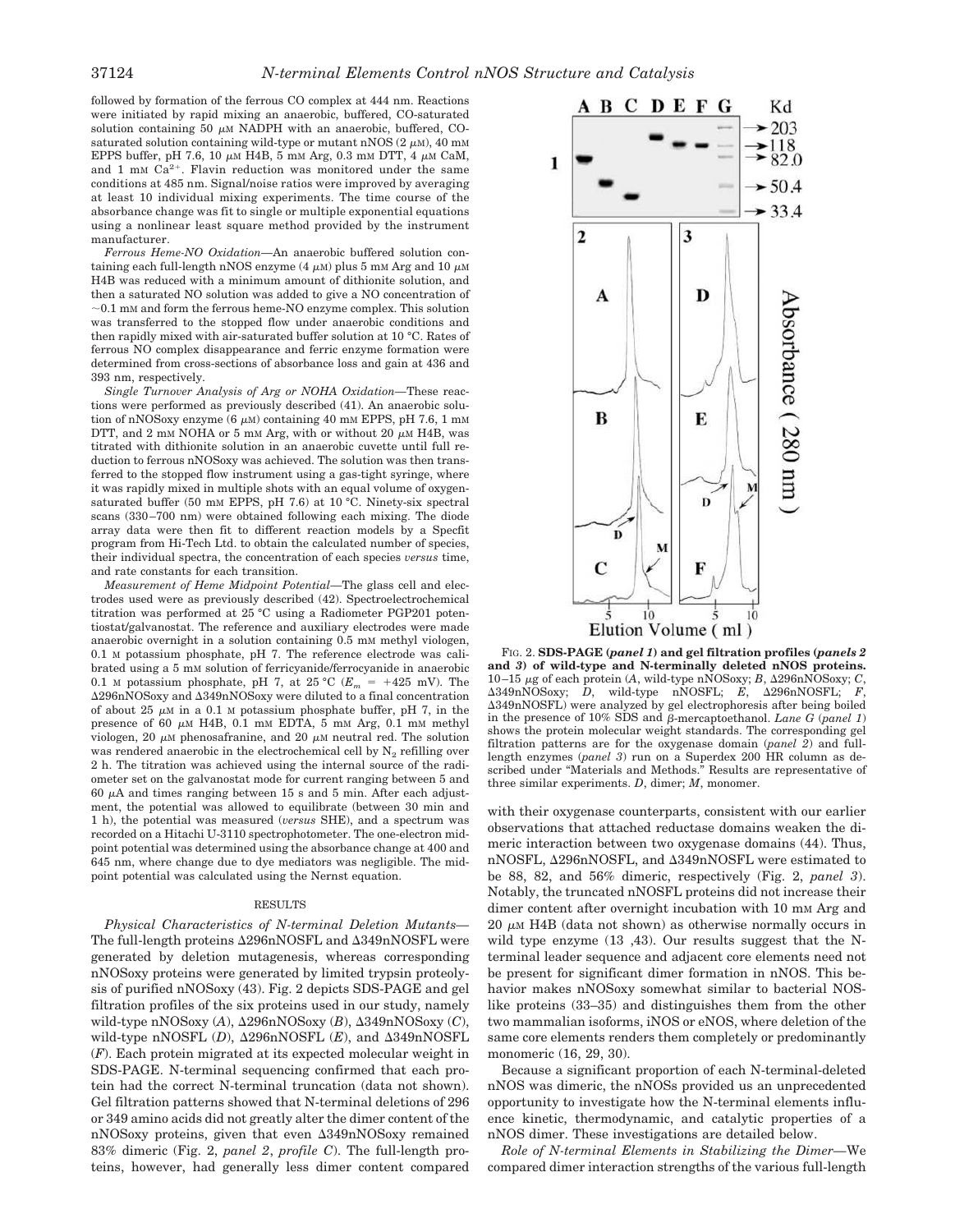

FIG. 3. **Catalytic activities of nNOS full-length proteins after incubation with increasing concentrations of urea.** Enzymes purified in the absence of Arg and H4B were incubated at 15 °C with the indicated concentrations of urea for 2.5 h. Sample aliquots were then diluted about 10 times and assayed for NO synthesis (*A*) or cytochrome *c* reduction (*B*) as described under "Materials and Methods." Data are representative of three similar experiments.

proteins by examining the loss of a dimer-dependent and a dimer-independent catalytic activity as a function of increasing chaotropic stress due to urea (43). Fig. 3*A* shows that 349nNOSFL lost dimer-dependent activity (NO synthesis) at lower urea concentrations compared with wild type nNOSFL or to  $\Delta 296nNOSFL$ . However, the three proteins were identical regarding stability of their dimer-independent activity (cytochrome *c* reduction; Fig. 3*B*). This indicates that the N-terminal leader sequence has no impact on nNOS dimer stability, whereas the three core structural elements do. However, significant dimer stability remains even in their absence.

*Spectral Properties and Arg and H4B Affinity—*Dithionite reduction of each nNOS mutant in the presence of CO formed a ferrous heme-CO complex that absorbed at 444 nm in all cases (not shown), indicating that they all have proper heme incorporation with stable cysteine thiolate axial ligation (44). Light absorbance spectra of the four ferric proteins are shown in Fig. 4. In the presence of 1 mM DTT, all proteins exhibited a split Soret absorbance peak at 380 and 460 nm, which indicated that DTT bound to ferric heme to form a bis-thiolate complex as occurs in wild-type nNOS (22). Arg and H4B were



FIG. 4. **Light absorption spectra of nNOS proteins in the presence and absence of H4B and Arg.** Spectra were recorded at 25 °C in buffer containing 2 mM DTT alone or after incubating proteins overnight at 4 °C in buffer containing DTT and 10 mM Arg and/or 20  $\mu$ M H4B.

able to displace DTT and bind to all four mutants, as indicated by a characteristic shift in Soret absorbance toward a single peak near 400 nm (45, 46).

Arg binding affinities were determined by measuring displacement of imidazole bound to the ferric heme at different Arg concentrations (22, 39). The  $\Delta 349nNOSFL$  had almost 10-fold higher apparent  $K_d$  for Arg compared with wild type, whereas the apparent  $K_d$  of  $\Delta 296$  nNOSFL was equivalent to wild type (Table I). Measures of the apparent *K<sup>m</sup>* for Arg using the NO synthesis assay also showed a higher value for the  $\Delta 349$ nNOSFL (Table I). Measures of apparent  $K_m$  for H4B indicated a less than 2-fold increase for  $\Delta 349$  nNOSFL compared with wild type (Table I). These data suggest that the N-terminal leader sequence has no impact on Arg or H4B binding affinity or *Km*, whereas an additional deletion of the core elements lowers enzyme affinity toward Arg and H4B and increases their apparent *Km*.

*NOS Steady State Catalytic Activities—*We compared catalytic activities of the three nNOS proteins by measuring their steady state rates of NO production and associated NADPH oxidation,  $\text{H}_{2}\text{O}_{2}$ -dependent nitrite formation from NOHA, and cytochrome *c* and ferricyanide reduction (38). Results are summarized in Tables II and III. After taking into account their differences in dimer content, NO synthesis activity of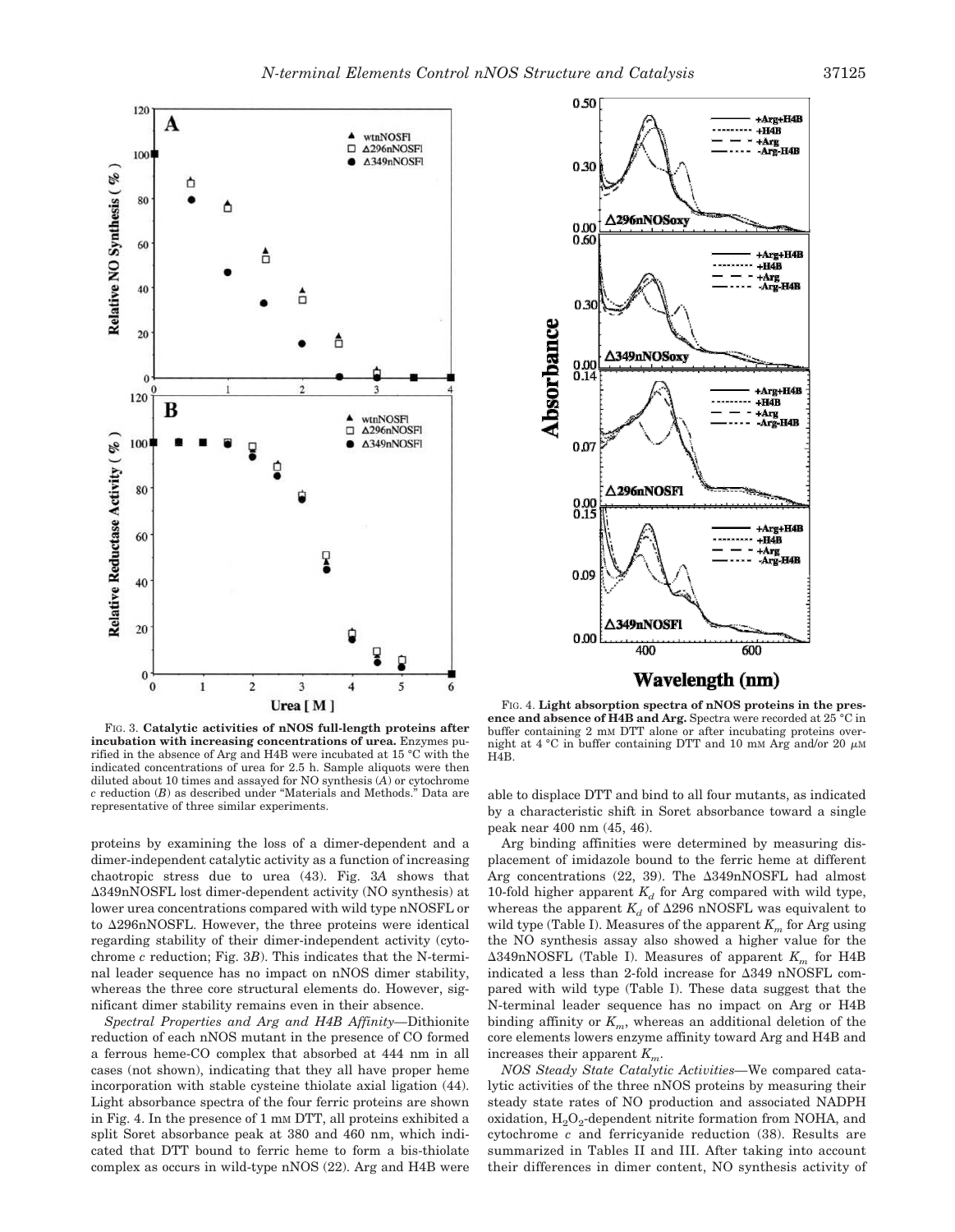296nNOSFL was 93% of the wild type nNOSFL, whereas 349nNOSFL had 45% activity of wild type (Table III). Corresponding NADPH oxidation rates measured during NO synthesis showed that the ratio of NADPH oxidized per NO formed was similar in the 296nNOSFL and wild type enzymes (2.2 and 2.0, respectively) but was a bit greater in  $\Delta 349nNOSFL$  $(2.6)$  (Table III). The rates of nitrite production by  $\Delta 296 \text{nNOS}$ and  $\Delta 349 \mathrm{nNOS}$  in the  $\mathrm{H_2O_2}$ -driven assay were 91 and 51% that of wild type, respectively, and were in consonance with their NO synthesis activities (Table II). All three enzymes had equivalent cytochrome *c* and ferricyanide reductase activities.

We also examined whether there was any change in the  $Ca^{2+}$ dependence of the 349nNOSFL as compared with the wild type. We found that both proteins showed a similar trend of  $Ca<sup>2+</sup>$ -dependence over a 0-50  $\mu$ M concentration range (data not shown), indicating that the deletion of 349 amino acids from the N-terminal region did not affect  $Ca^{2+}$  response in nNOS.

Together, these data suggest that deleting the N-terminal leader sequence had no impact on catalysis, whereas removal of the three N-terminal core elements slowed NO synthesis by the nNOS dimer and caused some uncoupling of its NADPH oxidation. To better understand the basis for these catalytic effects, we performed kinetic and biophysical studies with the nNOS deletion mutants as described below.

*Kinetics of Heme and Flavin Reduction—*We determined the kinetics of NADPH-dependent flavin and heme reduction in CaM-bound nNOS proteins by stopped flow spectroscopy. The

# TABLE I *Arg and H4B interaction*

Apparent  $K<sub>m</sub>$  values were derived from NO synthesis measurements taken at room temperature.  $K_d$  for Arg was determined using perturbation difference spectroscopy. Results shown are the mean and S.D. of three independent experiments. WT, wild-type.

| Protein            | Arg            | $H4B K_m$      |                    |
|--------------------|----------------|----------------|--------------------|
|                    | $K_d$          | $K_m$          |                    |
|                    | $\mu$ <i>M</i> |                | $\mu$ <sub>M</sub> |
| WT nNOSFL          | $4.2 + 0.3$    | $4.8 + 0.2$    | $0.50 \pm 0.03$    |
| $\Delta$ 296nNOSFL | $4.7 + 0.2$    | $5.4 + 0.3$    | $0.54 \pm 0.03$    |
| $\Delta$ 349nNOSFL | $57.1 + 3.4$   | $68.5 \pm 4.4$ | $0.82 \pm 0.05$    |

# TABLE II *H*2*O*<sup>2</sup> *-dependent NOHA conversion to nitrite*

Reactions were run at 37 °C and stopped after 10 min by the addition of 1300 units of catalase. Values are the mean and S.D. from three independent experiments. WT, wild-type.

| Activity                              |
|---------------------------------------|
| mol nitrite formed/mol dimer heme/min |
| $18.5 \pm 1.1$                        |
| $16.7 \pm 0.9$                        |
| $9.4 \pm 0.4$                         |
| $16.4 \pm 0.8$                        |
| $14.9 \pm 0.5$                        |
| $8.7 \pm 0.2$                         |
|                                       |

observed rate constants for reactions run at 10 °C are listed in Table IV, and the traces in Fig. 5 illustrate kinetics of absorbance change recorded at two diagnostic wavelengths for each nNOSFL protein (37).

Rates of NADPH-dependent flavin reduction were strikingly close in all three proteins (Fig. 5*B*), confirming that the Nterminal elements do not influence electron loading into the reductase domain. We determined the kinetics of heme reduction by following heme CO binding at 444 nm (47). The initial absorbance decrease present in each trace of Fig. 5*B* reflects an NADPH-dependent flavin reduction that occurs prior to electron transfer to the ferric heme (38) and was not considered in our rate calculations. Heme reduction was best described as monophasic in all three proteins (Fig. 5*A*). The 296nNOSFL and wild type enzymes were equivalent regarding their rates and extents of heme reduction. In contrast, heme reduction in 349nNOSFL was 27% slower and of smaller magnitude than wild type (Table IV). The smaller magnitude for  $\Delta 349nNOSFL$ heme reduction is likely to be due to the lower dimer content of this mutant. Control reactions showed that rates of CO binding by the prereduced ferrous forms of all three nNOS proteins were identical (data not shown), confirming that the differences we observed reflected their different ferric heme reduction rates. Removal of the core N-terminal elements, therefore, caused a discernible slowing of ferric heme reduction in 349nNOSFL.

*Heme-NO Complex Formation and Oxidation—*We next compared rates of heme-NO complex buildup during the initial phase of NO synthesis by the three nNOSFL enzymes (47). Heme-NO complex formation was followed at 436 nm after initiating NO synthesis with NADPH addition in the stopped flow instrument. Complex buildup occurred within the first few seconds and followed a biphasic process in all cases, with the slow phase representing the majority of the total absorbance change (Table IV). The relative rates of heme-NO complex buildup were as follows: wild type =  $\Delta 296 \text{nNOSFL}$  > 349nNOSFL. This matched the rank order of their ferric heme reduction rates and is consistent with ferric heme reduction being rate-limiting for heme-NO complex formation in the initial phase of NO synthesis.

During steady state NO synthesis, a significant proportion of nNOS builds up as a ferrous heme-NO complex, and oxidation of this complex to ferric enzyme is one of three kinetic parameters that together determine the release rate of NO (48). We therefore investigated whether the N-terminal deletions would affect the rate of ferrous heme-NO oxidation. All three nNOSoxy enzymes formed stable six-coordinate ferrous heme-NO complexes in the presence of Arg and H4B (data not shown). Their rates of oxidation to form ferric enzyme were similar (Table IV). This suggests that the N-terminal deletions do not alter the oxygen reactivity of the nNOS ferrous heme-NO complex.

*Single Turnover Reaction Kinetics—*To investigate whether the N-terminal deletions affect any of the defined biosynthetic steps that occur during a single catalytic turnover by nNOS

|  | TABLE III |                                   |
|--|-----------|-----------------------------------|
|  |           | Steady state catalytic activities |

Rates were measured at 25 °C. NO synthesis from Arg and concurrent NADPH oxidation were measured under identical assay conditions. Other activity assays are described under "Materials and Methods." Turnover number is expressed as moles of product formed/moles of dimer heme/min. Values represent the mean  $\pm$  S.D. of three independent measurements. WT, wild-type.

|                    | NO synthesis   |        | <b>NADPH</b><br>oxidation | Cytochrome c reduction |              | Ferricyanide reduction |              |
|--------------------|----------------|--------|---------------------------|------------------------|--------------|------------------------|--------------|
| Enzyme             | $+CaM$         | $-CaM$ | $+CaM$                    | $+CaM$                 | $-CaM$       | $+CaM$                 | $-CaM$       |
|                    | $min^{-1}$     |        | $min^{-1}$                | $min^{-1}$             |              | $min^{-1}$             |              |
| WT nNOSFL          | $64.6 \pm 0.5$ | Nil    | $127.9 \pm 3.8$           | $5742 \pm 116$         | $462 \pm 11$ | $5182 \pm 300$         | $955 \pm 32$ |
| $\Delta$ 296nNOSFL | $60.1 \pm 1.9$ | Nil    | $135.4 \pm 3.3$           | $5720 \pm 213$         | $447 \pm 36$ | $5159 \pm 254$         | $949 \pm 56$ |
| $\Delta$ 349nNOSFL | $28.8 \pm 1.1$ | Nil    | $75.2 \pm 0.2$            | $5701 \pm 241$         | $422 \pm 27$ | $5156 \pm 300$         | $930 \pm 26$ |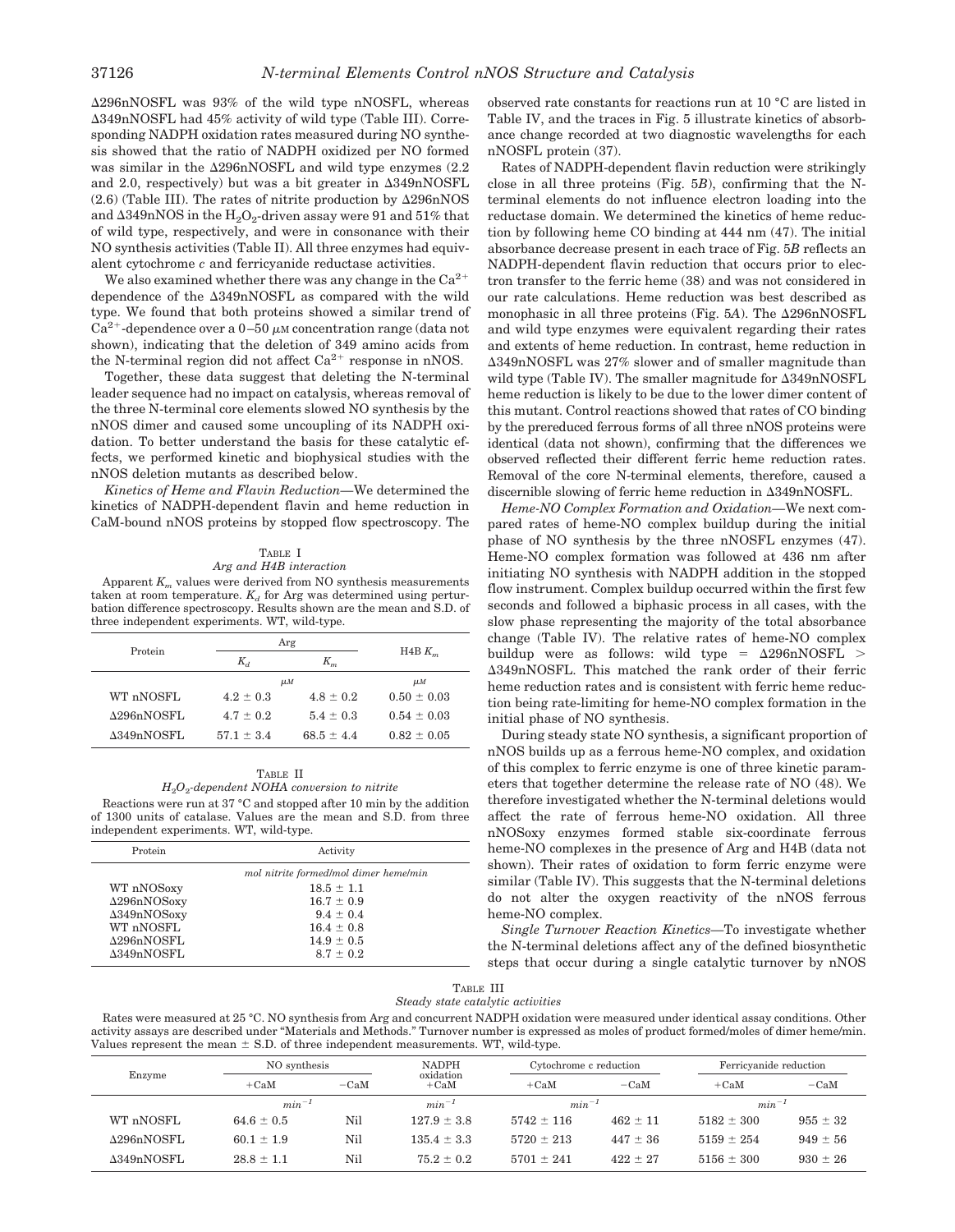### TABLE IV *Rates of heme reduction, flavin reduction, ferrous heme-NO buildup, and ferrous heme-NO oxidation*

All reactions were run at 10 °C in a stopped-flow spectrophotometer. Rates of flavin and heme reduction were obtained for CaM-bound enzymes in reactions triggered by NADPH addition in the presence of CO. Rates of enzyme heme-NO complex buildup were recorded during the initial phase of NO synthesis. Rates of ferrous heme-NO complex oxidation were obtained by reacting anaerobic ferrous-NO enzymes with an air-saturated solution. Values in parenthesis indicate the rate of ferric enzyme formation as determined at a separate wavelength in the same oxidation reactions. Details are described under "Materials and Methods." The values are representative of eight separate reactions for each experiment. WT, wild-type.

|                    | Heme             | Flavin reduction |               | Heme-NO complex buildup |                | Ferrous heme-                        |
|--------------------|------------------|------------------|---------------|-------------------------|----------------|--------------------------------------|
| Enzyme             | reduction<br>(k) | $k_{1}$          | $k_{2}$       | k <sub>1</sub>          | k <sub>2</sub> | NO oxidation $(k)$                   |
|                    | $s^{-1}$         | $s^{-1}$         |               |                         | $s^{-1}$       | $s^{-1}$                             |
| Wt nNOSFL          | $4.6 \pm 0.2$    | $48.3 \pm 1.8$   | $4.2 \pm 0.3$ | $9.4 \pm 0.7$           | $2.0 \pm 0.08$ | $0.17 \pm 0.08$<br>$(0.16 \pm 0.06)$ |
| $\Delta$ 296nNOSFL | $4.6 \pm 0.3$    | $47.4 \pm 2.6$   | $4.6 \pm 0.2$ | $9.1 \pm 0.6$           | $2.0 \pm 0.02$ | $0.16 \pm 0.02$<br>$(0.16 \pm 0.03)$ |
| $\Delta$ 349nNOSFL | $3.4 \pm 0.1$    | $47.2 \pm 3.1$   | $4.1 \pm 0.3$ | $7.0 \pm 0.2$           | $0.8 \pm 0.03$ | $0.14 \pm 0.03$<br>$(0.13 \pm 0.04)$ |



FIG. 5. **Kinetics of heme and flavin reduction in the nNOS enzymes at 10 °C.** Reactions were initiated by mixing CaM-bound enzymes with NADPH under anaerobic conditions in the stopped flow spectrophotometer. Heme reduction (*A*) was followed by CO binding at 444 nm, whereas flavin reduction (*B*) was followed at 485 nm. Traces shown are the average of 7–10 individual scans.

(41, 49), we utilized rapid scanning stopped flow spectroscopy to monitor the consecutive heme transitions that occur during Arg or NOHA oxidation in a single turnover reaction. All reactions were done at 10 °C and were initiated by rapidly mixing an oxygen-containing buffer with a prereduced ferrous nNOSoxy protein that contained 5 mM Arg or 2 mM NOHA and  $20 \mu M$  H4B (except when indicated).

In all three nNOSoxy proteins, we discerned formation of an initial ferrous-dioxy intermediate and its subsequent conversion to ending ferric enzyme, as previously reported for the Arg reaction of wild-type nNOSoxy (41). The spectral properties of the ferrous-dioxy intermediates were identical. However, the rates at which the ferrous-dioxy intermediate converted to ferric enzyme in the  $\Delta$ 296nNOSoxy and  $\Delta$ 349nNOSoxy Arg reactions were 72 and 45% as fast as in the wild type reaction, respectively (Table V). This indicated that the N-terminal deletions could slow down this particular catalytic transition.

Analysis of rapid scan data collected during the NOHA single turnover reactions discerned formation of the initial ferrousdioxy intermediate, an initial ferric heme-NO product complex, and the ending ferric enzyme for all three nNOSoxy proteins (Fig. 6). Each spectral species had characteristic absorbance bands that have been previously observed for wild-type nNOSoxy (41). The three nNOSoxy proteins had similar rates for each of the three catalytic transitions that are observed during the NOHA reaction (Table V). This indicated that the N-terminal deletions do not impact the kinetics of NOHA oxidation or subsequent dissociation of NO from the ferric enzyme.

*Heme Midpoint Potential—*We also examined whether the N-terminal deletions changed the nNOS ferric heme midpoint potential. Fig. 7, *upper left panel*, shows light absorbance spectra collected during electrochemical titration of  $\Delta 296$ nNOSoxy. Absorbance change at 400 and 645 nm was used to calculate reduction potential, because at those wavelengths the spectral change due to the added mediator dyes is negligible. The *lower left panel* shows the Nernst plot for the absorbance data at 645 nm for  $\Delta 296$ nNOSoxy. The slope obtained was 0.046 (for 0.059), and the midpoint potential was calculated to be  $-260 \pm 8$  mV. The *upper right panel* of Fig. 7 contains spectra collected during titration of 349nNOSoxy, whereas the *lower right panel* shows the Nernst plot of the absorbance data collected at 650 nm. The calculated heme midpoint potential for 349nNOSoxy was  $-273$  mV  $\pm$  5 mV, with a slope of 0.062. These midpoint values are comparable with a wild type heme midpoint potential of  $-257$  mV  $\pm$  3 mV.

# **DISCUSSION**

The normal dimer content, urea resistance, and catalytic profile of our  $\Delta 296$ nNOS enzymes establish that the N-terminal leader sequence has practically no role in dimer stability or enzyme catalysis. Our results with 296nNOS confirm and extend previous work that had demonstrated that mouse nNOS lacking the PDZ domain  $(nNOS\beta)$ , which is analogous to a 241nNOSFL, retained about 80% of the wild-type nNOS activity when transfected into COS cells, with the activity being fully dependent on  $\text{Ca}^{2+}/\text{CaM}$  and displaying a normal  $K_m$  for Arg (27). It is now clear that except for providing binding sites for protein inhibitor or stimulator molecules like PIN (protein inhibitor of nNOS), the NMDA receptor, or CAPON (carboxyl terminal PDZ ligand of nNOS) (50–52), the nNOS leader sequence is not meant to discharge any structural or catalytic functions to the enzyme. Rather, its role is to direct nNOS toward various protein-protein interactions that help regulate NO production and signal transduction (53). In neuronal tissues, for example, nNOS enzymatic activity is dependent on calcium influx through NMDA receptors, and this may require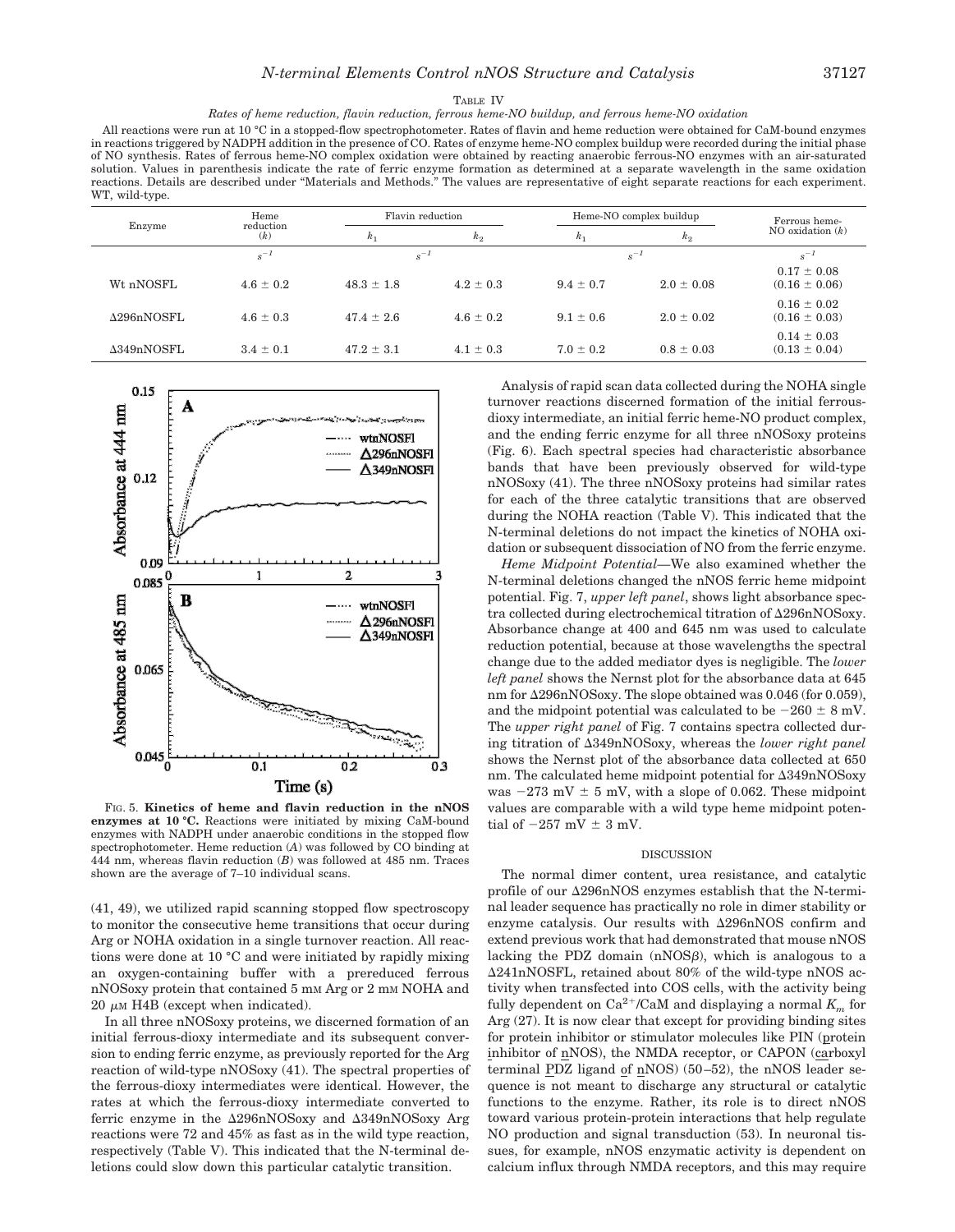# 37128 *N-terminal Elements Control nNOS Structure and Catalysis*

#### TABLE V

# *Kinetics of heme transitions during Arg and NOHA single turnover reactions*

Anaerobic ferrous nNOSoxy proteins that contained Arg or NOHA in the presence or absence of H4B were rapidly mixed at 10 °C in the stopped flow spectrophotometer with oxygen-saturated buffer to start the reactions. Heme transitions were examined by rapid scanning spectroscopy. Values are means  $\pm$  S.D. for between 8 and 15 individual reactions per experiment.  $k_1, k_2, k_2'$ , and  $k_3$  are the conversion rates for the transitions indicated in Reactions 1 and 2, the single turnover reactions of Arg and NOHA, respectively. WT, wild-type.

$$
\text{FeII-Arg} + \text{O}_2 \xrightarrow{k_1} \text{FeIIO}_2 \text{-} \text{Arg} \xrightarrow{k_2} \text{FeIII} + \text{NOHA}
$$

REACTION 1

FeII-NOHA +  $O_2$  $k_1$ <br>  $\rightarrow$  FeIIO<sub>2</sub>-NOHA  $\xrightarrow{k_2}'$ *k*2- $FeIII NO + citrulline \longrightarrow FeIII + NO$ *k*3

| Reaction 2 |  |
|------------|--|
|------------|--|

| Reaction                         | Heme-dioxygen   | Heme-dioxygen disappearance | Ferric       |                          |
|----------------------------------|-----------------|-----------------------------|--------------|--------------------------|
|                                  | buildup $(k_1)$ | $k_{2}$                     | $k_{2}$      | heme-NO<br>decay $(k_3)$ |
|                                  | $s^{-1}$        | $s^{-1}$                    |              | $s^{-1}$                 |
| $WT nNOSoxy + Arg + H4B$         | $138 \pm 8.2$   | $18 \pm 0.8$                |              |                          |
| $WT nNOSoxy + Arg$               | $121 \pm 6.4$   | $0.3 \pm 0.05$              |              |                          |
| $WT nNOSoxy + NOHA + H4B$        | $129 \pm 4.7$   |                             | $29 \pm 1.1$ | $5 \pm 0.6$              |
| $\Delta$ 296nNOSoxy + Arg + H4B  | $118 \pm 5.8$   | $13 \pm 0.6$                |              |                          |
| $\Delta$ 296nNOSoxy + Arg        | $106 \pm 8.3$   | $0.4 \pm 0.02$              |              |                          |
| $\Delta$ 296nNOSoxy + NOHA + H4B | $146 \pm 3.1$   |                             | $26 \pm 0.7$ | $5 \pm 0.3$              |
| $\Delta 349nNOSoxy + Arg + H4B$  | $122 \pm 5.5$   | $8.2 \pm 0.4$               |              |                          |
| $\Delta$ 349nNOSoxy + Arg        | $93 \pm 6.7$    | $0.1 \pm 0.02$              |              |                          |
| $\Delta$ 349nNOSoxy + NOHA + H4B | $90 \pm 7.2$    |                             | $23 \pm 0.4$ | $4.4 \pm 0.2$            |
|                                  |                 |                             |              |                          |



FIG. 6. **Light absorption spectra of four heme species identified during NOHA single turnover reactions (***left panels***) and their changes in concentration** *versus* **time (***right panels***).** Anaerobic solutions of ferrous NOSoxy proteins (296 and 349) containing NOHA (2 mM) and H4B (20 μM) were mixed with air-saturated buffer at 10 °C in the stopped flow instrument, and diode array spectra were collected. *Traces* in each *panel* are the averages from 8–10 reactions each.

the nNOS to be attached to the NMDA receptor through the PDZ/GLGF domain located in the leader sequence (54). This localization might also be important for nitration of the NMDA receptor and its functional consequences (55). In skeletal muscles, nNOS is similarly localized through its PDZ/GLGF interaction with syntrophin, which in turn associates nNOS with the dystrophin complex that is anchored to the sarcolemma (27, 56). Variants like nNOS $\beta$  or our  $\Delta 296$ nNOS would thus lack proper localization for a precise regulation or delivery of NO in skeletal muscle tissues (27).

The N-terminal core elements of NOS consist of the N-terminal hook, a CXXXC  $\text{Zn}^{2+}$  binding motif, and a segment of residues that interact with the dihydroxypropyl side chain of H4B (Fig. 1). Deleting the three elements in mouse iNOS led to a completely monomeric, thiol-ligated heme protein that was catalytically inactive and unable to bind Arg or H4B (16, 29, 30). A similar deletion in bovine eNOS (analogous to the first 115 amino acids in iNOS) generated an enzyme that was predominantly monomeric and retained little catalytic activity (16, 29, 30). In contrast, our  $\triangle 349nNOSFL$  and  $\triangle 349nNOS$ oxy proteins were 56 and 83% dimeric and maintained substantial catalytic activity. Thus, among the three mammalian NOS, only nNOS withstands such an extensive deletion.

Our previous work showed that dimer interaction strengths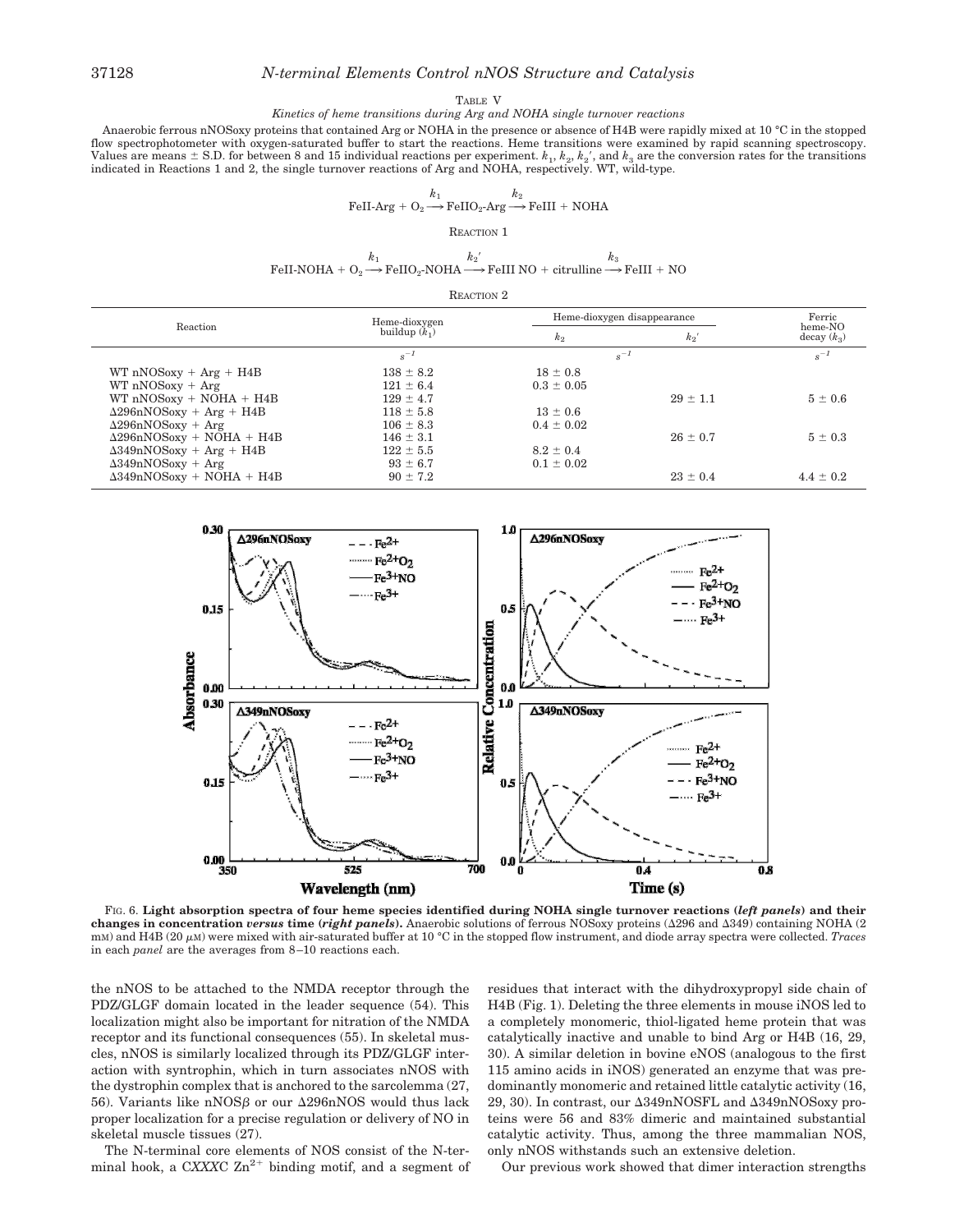

FIG. 7. **Heme midpoint potentials of the 296 and 349 nNOSoxy mutants.** The *upper panels* contain light absorbance scans taken during the reductive titrations. Reduction was achieved using an internal electron source and three different redox mediators as described under "Materials and Methods." The *lower panels* show the Nernst plots derived from absorbance changes at 650 nm. Data were fit to a line using Origin 5.0© and are representative of two titrations.

follow a rank order of  $eNOS > nNOS > iNOS$  (43). However, after deletion of the three core N-terminal elements, the rank order changes to  $nNOS > eNOS > iNOS$ . Thus, although the three core elements still help to stabilize the nNOS dimer (see Figs. 2 and 3), their contributions are less critical for nNOS than for iNOS or eNOS. This implies that nNOS depends more on interactions within the remaining dimer interface. The mechanisms by which N-terminal core elements may stabilize NOS dimers include exchange of N-terminal hooks between the two oxygenase domains in the dimer (29, 32) and  $\text{Zn}^{2+}$  ligation of four cysteines located at the dimer interface (17, 32). Curiously, mutation of two conserved residues in the N-terminal hook of nNOS (Asp-314 and Thr-315) decreased dimer stability and catalysis to a greater extent than did our  $\Delta 349$  deletion (57). Although surprising, this relationship is consistent with our finding that analogous point mutations in the iNOS Nterminal hook antagonize heterodimer formation to a greater extent than does complete deletion of the N-terminal core elements (16, 29, 30). Although  $\text{Zn}^{2+}$  binding has been shown to help to stabilize the nNOS dimer against dissociation in polyacrylamide gels (58), our results clearly indicate that an intact  $\text{Zn}^{\text{2+}}(\text{Cys})$ <sub>4</sub> site is not required for significant nNOS dimerization or for its catalytic function. This conclusion is consistent with point mutagenesis studies that showed an intact  $\text{Zn}^{2+}(\text{Cys})_4$  complex is not required for the dimerization or activity of nNOS or iNOS (29, 59, 60).

Our current findings help justify the existence of biologically active nNOS splice variants like human TnNOS and the mouse  $nNOS<sub>Y</sub>(27, 31)$  and also justify how NOS-like proteins present in *D. radiodurans* NOS or *B. subtilis* NOS can be dimeric and catalytically active despite their missing all three N-terminal core elements (33–35). In fact, our  $\Delta 349nNOS$ oxy construct is exactly analogous to *D. radiodurans* NOS (Fig. 1). The *D. radiodurans* NOS and *B. subtilis* NOS enzymes were shown to produce either NO or nitrite when combined with a mammalian NOS subunit in a heterodimer, when supported by a free mammalian NOS reductase domain (33), or in a single turnover reaction using NOHA as substrate (34). Together, such evidence provides new perspective on the selective importance of the N-terminal core elements in NOS dimerization and function.

The NO synthesis activity of the  $\Delta$ 349nNOSFL dimer was

only 45% compared with wild type enzyme. There are three key kinetic parameters that together determine the NO release rate from a given NOS during its steady state catalysis (48). These are the rate of ferric heme reduction, the rate of ferric heme-NO complex dissociation, and the rate of ferrous heme-NO oxidation. We found that the rate of ferric heme reduction was slower in 349nNOSFL compared with wild type, whereas the two other key kinetic parameters were only slightly altered. A slowing of nNOS ferric heme reduction has been accomplished using CaM mutants (37, 61). In that circumstance, a slower rate of ferric heme reduction in nNOS was associated with a proportionally slower NO synthesis in the steady state. Computer simulation using a kinetic model that describes nNOS catalysis also predicted this same result (62). We therefore can conclude that the slower NO synthesis by the 349nNOSFL dimer is primarily due to its slower rate of ferric heme reduction, as measured directly in our stopped flow experiments.

How might the  $\Delta$ 349 deletion slow down heme reduction in nNOS? One mechanism could involve changing the thermodynamic driving force for heme reduction, as occurs in Trp<sup>409</sup> point mutants of nNOS (63, 64). However, we know this is not the case for  $\Delta 349$ nNOS, because its heme midpoint potential is similar to that of wild type. Alternatively, the N-terminal core elements may help to properly align or gate the FMN module in its contacting the oxygenase domain for ferric heme reduction. This role would be consistent with NOSoxy crystal structures that show the deleted N-terminal elements are adjacent to a region on the oxygenase domain surface that is predicted to help dock the FMN module for electron transfer to the heme (32, 35). Our previous work with iNOS N-terminal deletion mutants showed that their NO synthesis is also slower than wild type when tested in a heterodimer system (29). This possibly reflects a slower heme reduction, but further study will be required.

Why does the  $\Delta 349$  deletion not affect rates of nNOS ferric heme-NO dissociation or ferrous heme-NO oxidation? In the former case, crystal structures show that the deleted N-terminal elements are located near the open end of the active site funnel (32) and so are probably too far away from the heme pocket to influence heme-NO dissociation. In the latter case, a lack of effect is consistent with this deletion not altering the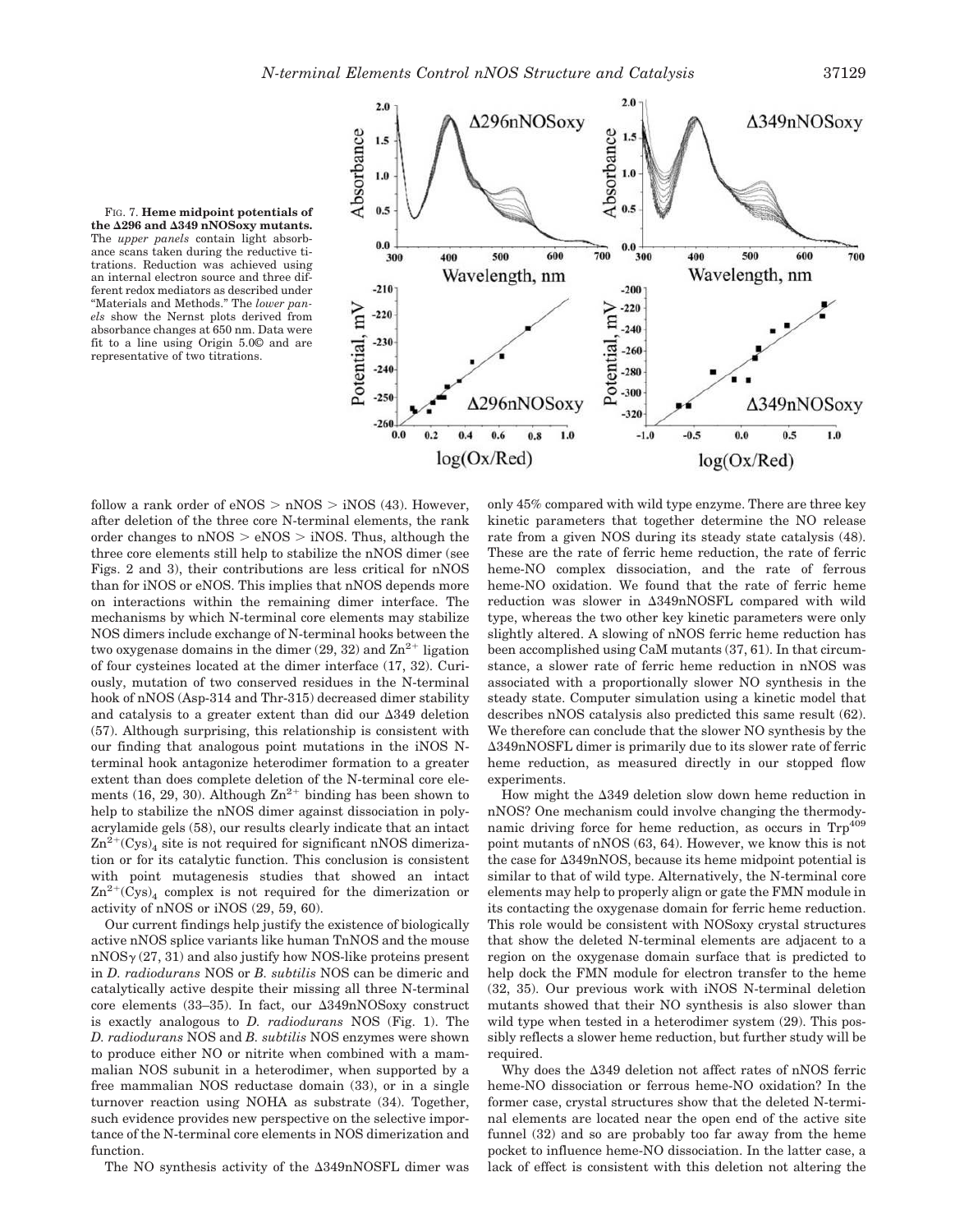nNOS heme midpoint potential, which otherwise affects the rate of ferrous heme-NO oxidation,<sup>2</sup> and with its not causing any discernible change in the heme electronic environment.

Together, our analysis of the three key kinetic parameters predicts that  $\Delta 296nNOSFL$  and  $\Delta 349nNOSFL$  enzyme molecules will distribute themselves during steady state NO synthesis in much the same way as does wild type nNOS (*i.e.* the predominant enzyme species will be the ferrous heme-NO complex) (48). This means that both deletion mutants should preserve the high apparent  $K_{m,\mathrm{O}_2}$  that is characteristic of wild type enzyme  $(K_{m,\text{O}_2}$  of  $\sim 0.4 \text{ mM})$  (65). Thus, biological expression of such N-terminal splice variants is not likely to provide a nNOS with a modified physiologic oxygen response.

In addition to its poor dimerization and slower NO synthesis, two features that distinguish  $\Delta 349$  nNOSFL are its less coupled NADPH oxidation and NO synthesis and a 10-fold poorer Arg binding affinity. The uncoupled NADPH oxidation may be biologically important, because the active enzyme will produce reduced oxygen species along with NO. Different factors may contribute to the greater uncoupling in  $\Delta$ 349 nNOSFL. For example, it could be due to problems with subdomain alignment as discussed above in the context of ferric heme reduction. Another causative factor may be the slower reaction of the ferrous-dioxy intermediate during Arg hydroxylation. The speed of this conversion is directly linked to the efficiency of Arg hydroxylation, and slowing this step is one way to uncouple NADPH oxidation and NO synthesis (66). Because the rate of ferrous-dioxy conversion is determined by the rate of H4B electron transfer in NOS (66), our results imply that H4B radical formation might be slower in  $\Delta 349$ nNOS. Interestingly, conversion of the ferrous-dioxy species is also slower in *D. radiodurans* NOS and *B. subtilis* NOS (33, 34), which are also missing the N-terminal core elements. How the N-terminal core elements influence the rate of ferrous-dioxy conversion is an important structure-function question that will require further study.

Regarding the poorer Arg binding affinity of  $\Delta 349$ nNOS, the same effect was observed for N-terminal deletion mutants of eNOS (30) and for a nNOS point mutant C331A, whose  $\rm Zn^{2+}$ binding is selectively disrupted (67). However, poor Arg binding was not observed for iNOS point mutant C109A, whose  $\text{Zn}^{2+}$  binding is also selectively disrupted in the same way (29). Arg binding affinity is also normal in *D. radiodurans* NOS and *B. subtilis* NOS (33, 34) despite their missing the three Nterminal core elements. Thus, the influence of N-terminal core elements on Arg binding in NOS is isoform-specific. The poorer Arg affinity in  $\Delta 349nNOS$  is probably biologically significant, because it would increase by a factor of 10 the intracellular Arg concentration required to maintain saturation binding for coupled NO synthesis.

It is also noteworthy that 349nNOSFL displayed little change in its  $K_m$  for H4B. This same behavior was observed in the presence of Arg for an nNOS mutant with a disrupted  $\text{Zn}^{2+}$ binding site (67) and for N-terminal deletion mutants of eNOS (30). Similarly, point mutation of core N-terminal residues that interact with the dihydoxypropyl side chain of H4B had no significant effect on H4B affinity of iNOSoxy (29). Recently, *B. subtilis* NOS was also shown to have normal H4B affinity despite its missing the N-terminal core elements (34). On the other hand, an iNOSoxy whose  $\text{Zn}^{2+}$  center was disrupted by point mutagenesis had about a 7-fold poorer affinity toward H4B (29), and differences observed in crystal structures of  $\text{Zn}^{2+}$ -free and  $\text{Zn}^{2+}$ -bound iNOSoxy dimer led to the conclusion that the  $\text{Zn}^{2+}$  center should strongly influence the energetics of

 $2$  J. Santolini and D. J. Stuehr, unpublished results.

H4B binding in iNOS (68). Taken together, these data argue that N-terminal core elements play relatively minor roles in regulating H4B binding to nNOS, eNOS, and possibly even iNOS. Indeed, key residues that surround the H4B ring and position it near the heme are conserved in all bacterial NOSlike proteins (35, 69) and remain present in all of the Nterminal deletion mutants discussed above. Individual mutation of these residues typically does lower NOS affinity toward H4B (29). A concept that does emerge from the NOS mutational studies is that maintaining a dimeric structure correlates well with maintaining a capacity to bind H4B. On the other hand, there is no such correlation between maintaining dimeric structure and a capacity to bind Arg (22, 39, 70). This may reflect that the H4B binding sites are integrated into the NOS dimer interface, whereas the Arg binding sites are not (15, 17).

*Conclusions and Perspectives—*Our study establishes that nNOS differs from other mammalian NOSs regarding its dependence on N-terminal structure elements, and this helps to explain why nNOS is the only isoform that naturally exists as active N-terminally truncated splice variants. The biochemical data are entirely consistent with the N-terminal leader sequence and a downstream trio of core elements (N-terminal hook, the  $\text{Zn}^{2+}$  binding motif, and residues binding the H4B dihyroxypropyl side chain) representing two distinct subdomains within nNOS (18, 71). Genetic deletion of the leader subdomain permits a distinct cellular localization of native nNOS activity, whereas an additional genetic deletion of the core element subdomain permits distinct localization of an nNOS with significantly altered structural and catalytic properties that predispose it to generate reduced oxygen species along with NO. These features, together with distinct patterns of tissue expression, may enable nNOS to impact a wider range of physiological and pathophysiological processes including neurotransmission, skeletal muscle contraction, sexual functions, fluid homeostasis, addiction, atherosclerosis, and neurodegeneration (1–6). From an evolutionary point of view, it is intriguing that 349nNOSoxy (and presumably TnNOS and  $nNOS\gamma$  display striking similarities with the bacterial NOSlike proteins with respect to having a significant dimer content and catalytic activity. This suggests that among the three NOS isoforms, only nNOS has maintained these characteristics in common with primitive NOS-like proteins and probably uses them to distinct advantage in higher organisms.

## REFERENCES

- 1. Dawson, V. L., and Dawson, T. M. (1998) *Prog. Brain Res.* **118,** 215–229
- 2. Harrison, D. G. (1997) *J. Clin. Invest.* **100,** 2153–2157
- 3. MacMicking, J., Xie, Q. W., and Nathan, C. (1997) *Annu. Rev. Immunol.* **15,** 323–350
- 4. Huang, Z., Huang, P. L., Panahian, N., Dalkara, T., Fishman, M. C., and Moskowitz, M. A. (1994) *Science* **265,** 1883–1885
- 5. Gross, S. S., and Wolin, M. S. (1995) *Annu. Rev. Physiol.* **57,** 737–769
- 6. Michel, T., and Feron, O. (1997) *J. Clin. Invest.* **100,** 2146–2152
- 7. Griffith, O. W., and Stuehr, D. J. (1995) *Annu. Rev. Physiol.* **57,** 707–736
- 8. Mayer, B., and Hemmens, B. (1997) *Trends Biochem. Sci.* **22,** 477–481
- 9. Dinerman, J. L., Lowenstein, C. J., and Snyder, S. H. (1993) *Circ. Res.* **73,** 217–222
- 10. Hemmens, B., and Mayer, B. (1998) *Methods Mol. Biol.* **100,** 1–32
- 11. Stuehr, D. J. (1999) *Biochim. Biophys. Acta* **1411,** 217–230
- 12. Baek, K. J., Thiel, B. A., Lucas, S., and Stuehr, D. J. (1993) *J. Biol. Chem.* **268,** 21120–21129
- 13. Klatt, P., Pfeiffer, S., List, B. M., Lehner, D., Glatter, O., Bachinger, H. P., Werner, E. R., Schmidt, K., and Mayer, B. (1996) *J. Biol. Chem.* **271,** 7336–7342
- 14. Rodriguez-Crespo, I., Gerber, N. C., and Ortiz de Montellano, P. R. (1996) *J. Biol. Chem.* **271,** 11462–11467
- 15. Crane, B. R., Arvai, A. S., Ghosh, D. K., Wu, C., Getzoff, E. D., Stuehr, D. J., and Tainer, J. A. (1998) *Science* **279,** 2121–2126
- 16. Ghosh, D. K., Wu, C., Pitters, E., Moloney, M., Werner, E. R., Mayer, B., and Stuehr, D. J. (1997) *Biochemistry* **36,** 10609–10619
- 17. Raman, C. S., Li, H., Martasek, P., Kral, V., Masters, B. S., and Poulos, T. L. (1998) *Cell* **95,** 939–950
- 18. Fischmann, T. O., Hruza, A., Niu, X. D., Fossetta, J. D., Lunn, C. A., Dolphin, E., Prongay, A. J., Reichert, P., Lundell, D. J., Narula, S. K., and Weber, P. C. (1999) *Nat. Struct. Biol.* **6,** 233–242
- 19. Bender, A. T., Nakatsuka, M., and Osawa, Y. (2000) *J. Biol. Chem.* **275,** <sup>2</sup>